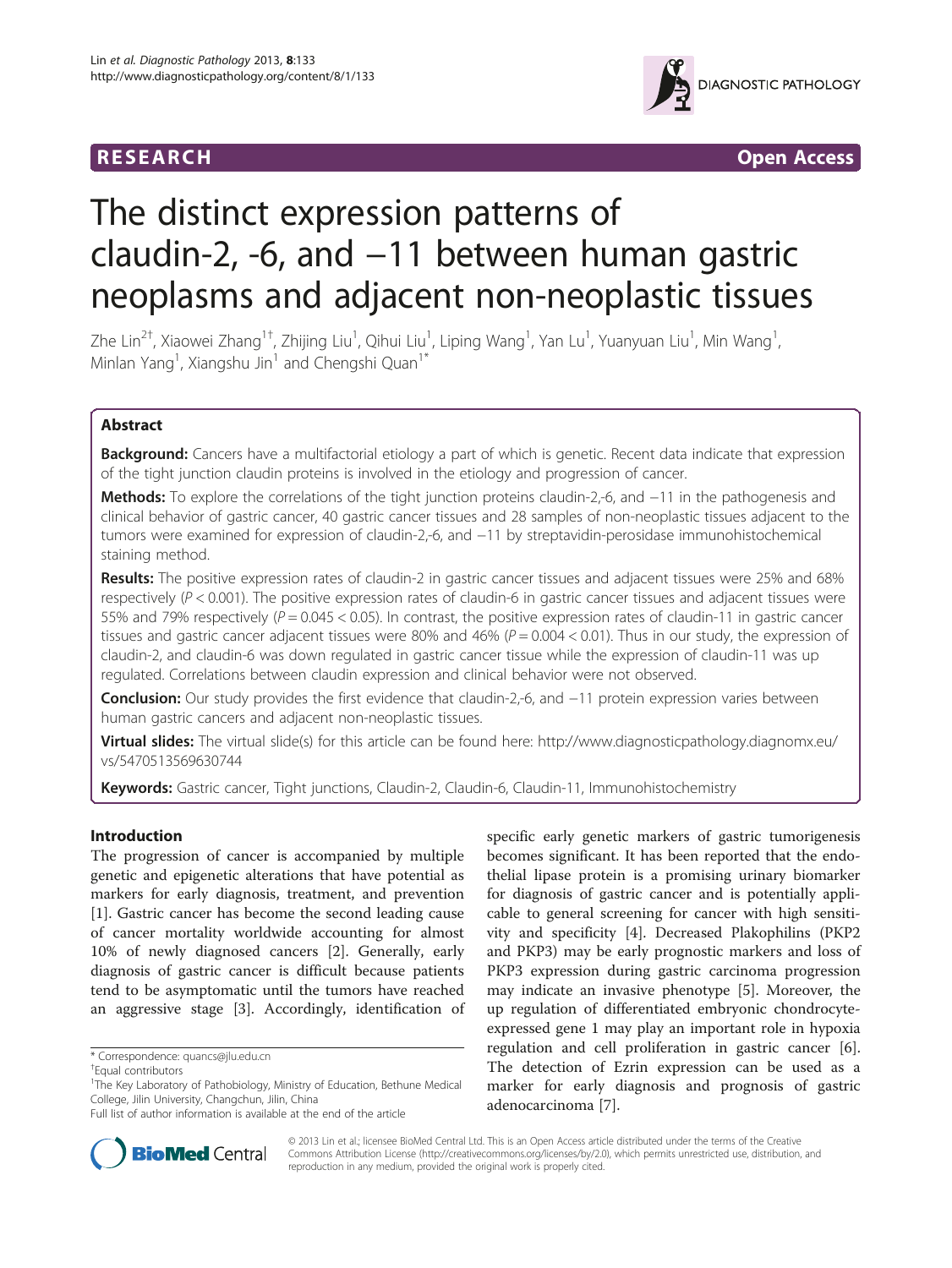Tight junctions (TJs) are components of epithelial and endothelial cells that participate in the formation of intercellular junctional complexes. Tight junctions contribute to epithelial cell permeability, maintenance of cell polarity, and barrier function [[8,9\]](#page-5-0). The claudin protein family is involved in formation of tight junctions (TJs), and consists of approximately 27 members, which are expressed with a tissue-specific distribution [[10\]](#page-5-0). Malignant cells frequently display structural and functional disruption of the tight junctions [[11\]](#page-5-0). Recently, the abnormal expression of members of the claudin protein family has been reported to participate in tumorigenesis [[12\]](#page-5-0). For instance, claudin-3 and claudin-4 have been found to be regularly elevated in ovarian, breast, prostate and pancreatic tumors [\[13\]](#page-5-0). This observation suggests that alterations in claudin expression may occur as a common phenomenon related to human tumorigenesis and tumor progression. Moreover, claudin-4 has been reported to be highly unregulated in gastric cancer, with an association between the up-regulation of claudin-4 and lymph node metastasis [\[14](#page-5-0)]. Claudin-6 protein is significantly down-regulated in breast invasive ductal carcinomas and is an important correlate with lymphatic metastasis [\[15\]](#page-5-0). Together such observations suggest that claudin protein expression may be related to the survival and invasion of cancer cells and may have significant clinical relevance. However, to our knowledge, the exact expression patterns of the claudin protein family in gastric cancer have not been defined.

It has been reported that claudin-18 expression has been shown to have prognostic value in gastric cancer [[16\]](#page-5-0) and claudin-3,-4 and-7 expression are similarly elevated in gastric cancer [[17](#page-5-0)]. Resnick et al. have determined that claudin-1,-3, and-4 and ZO-1 are strongly expressed in most gastric intestinal-type adenocarcinomas [[18](#page-5-0)]. Strong expression of claudin-5 was associated with higher cell proliferation and apoptosis in gastric cancer [[19](#page-5-0)]. In summary, in gastric cancer, claudin protein expression has been demonstrated to be of great importance and a relevant area for further study. Thus, the objective of this study was to examine the expression of claudin-2,-6, and −11 in gastric carcinoma and adjacent tissue which have been less well studied. We used immunohistochemical staining, and correlated the expression of these proteins with tumor differentiation and stage. One goal was to explore the feasibility of using claudin-2, -6, and −11 as potential prognostic markers.

#### Materials and methods

#### Patients

Paraffin blocks from forty specimens of gastric cancer and twenty-eight specimens ofhistologically normal tissue adjacent to the neoplasms were collected from patients being treated at the Second Hospital of Jilin University during the period between March 2011 and June 2011. The patients 'medical records were reviewed to determine their age and gender. Sections of the primary tumor were analyzed to identify the histological grade, and the presence or absence of regional lymph node metastasis. There were 31 men and 9 women with average age of 63 years. Eleven tumors had well differentiated histological appearance, another twenty-seven tumors were of moderately and poor differentiated. Whereas the remaining 2 cases were mucinous cyst-adenocarcinoma. For the use of these clinical materials for research purposes, prior patient's consent and approval from the Institute Research Ethics Committee was obtained. All the cancer cases were classified and graded according to the International Union Against Cancer (UICC) staging system for gastric cancer.

#### Materials

Rabbit antihuman claudin-2 antibody (BS1066), rabbit antihuman claudin-6 antibody (BS3107), rabbit antihuman claudin-11 antibody (BS1056) were purchased from Bioworld Technology (USA) and an streptavidinperosidase immunohistochemistry reagent kit were purchased from Maixin Biology (Fujian, China).

#### Immunohistochemistry

The sections were dewaxed by heating at 55°C for 30 min and subjected to two 15 min washes with xylene. Then, the sections were rehydrated by a series of 5 min washes in ethanol. The sections were placed into an enamel cylinder containing 10 mmol/L sodium citrate (pH 6.0), heated by gas cooker at 95°C for 5 min for antigen unmasking, and then were treated with 3% hydrogen peroxide for 30 min to inactivate endogenous peroxidase activity. After being incubated with fetal bovine serum for 30 min and sections were then incubated at 4°C overnight with rabbit anti-human claudin-2 antibody, rabbit antihuman claudin-6 antibody, or rabbit antihuman claudin-11 antibody diluted 1:400, 1:300, and 1:400 respectively. The sections were then washed with PBS and incubated for 30 min with biotinylated goat anti-rabbit secondary antibody at 37°C. The substrate, 3′3-diaminobenzidine tetrachloride, dissolved in steamed water, was added to visualize the positive expression. Negative control sections were immunostained as described above, but incubated with PBS instead of a primary antibody.

### Criteria for the positive claudin-2,-6 and-11 expression in tissue

The cells positively expressing claudin-2, -6, and-11 were identified by brown staining of their cytoplasm or cell membrane after reaction with claudin-2, -6, or −11 antibody. The claudin-2,-6,-11 positive tissues were quantified based on the percentage of positive cells which were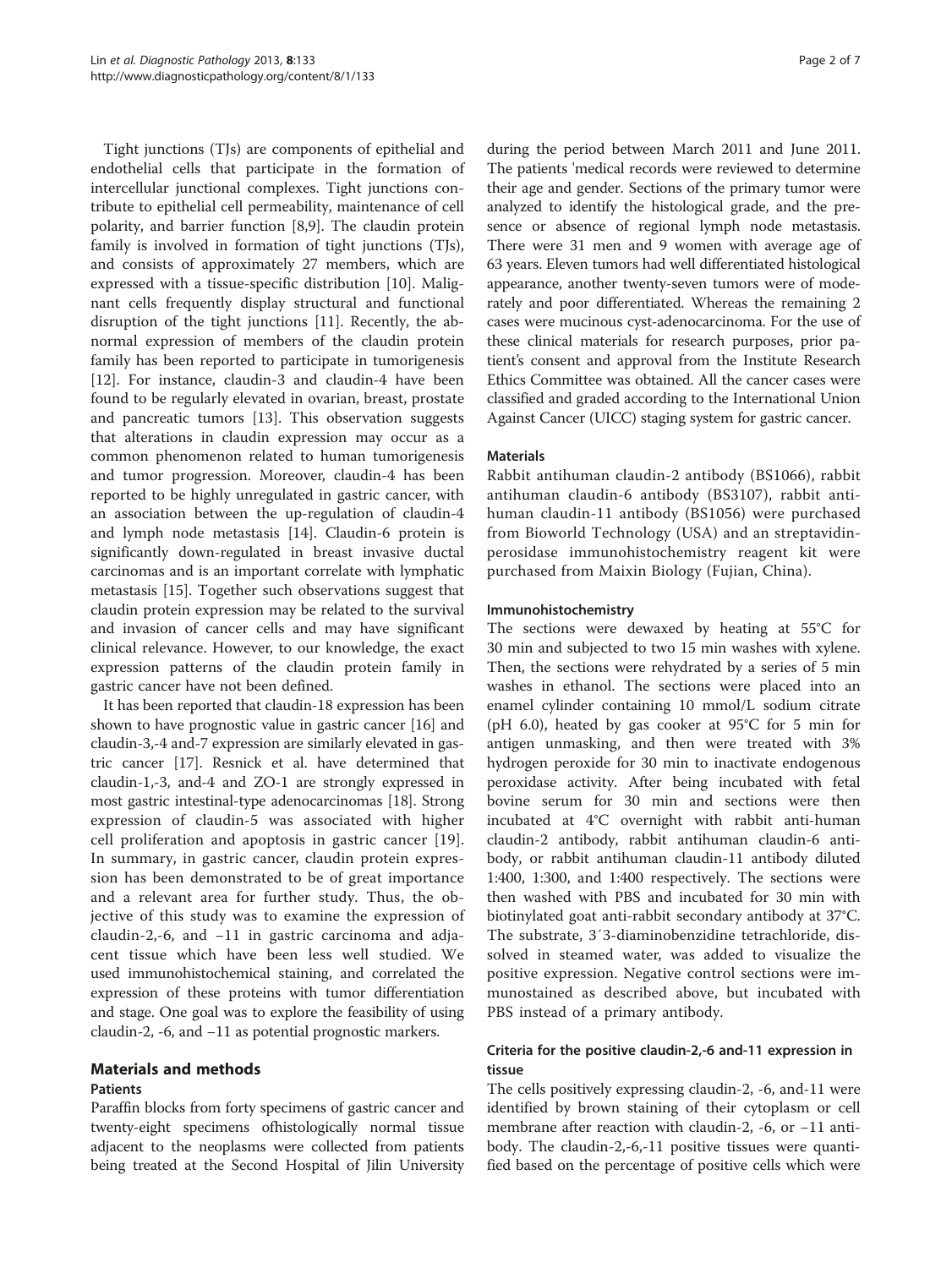serially counted in one microscopic field. The cell counting was repeated in five randomly-selected microscopic fields at  $\times$  400 magnification. The claudin-2 negative groups were defined as a field with level less than 20% (of the tumor cells); positive groups had more than 20% positive cells. The claudin-6 negative group had less than 15% stained cells and the positive group more than 15%. The claudin-11 negative group contained less than 30% positive cells and the positive group, more greater than 30%.

#### Statistical analysis

The Chi-square test/Chi-Square Goodness-of-Fit Test was used to determine the prognostic significance value for disease progression of each factor alone, using a P-value < 0.05 for statistically significant associations. All the data were analyzed using SPSS 12.0 statistical software.

# Results

#### Population and tumor characteristics

The clinicopathological characteristics of the patients are summarized in Table 1. Negative nodes were found in 15 cases; a total of 25 patients had positive metastatic nodes.

# The expression of claudin-2 and claudin-6 was reduced in gastric cancer

In our study, claudin-2 expression was evaluated in the cytoplasm or membranes of 40 gastric cancers tissues and 28 specimens containing gastric tissue adjacent to the carcinoma. Positive expression of claudin-2 protein was found in 25.0% (10/40) of gastric carcinoma tissues and in 67.8% (19/28) of adjacent tissues (Table 1). The expression of claudin-2 in gastric cancer tissues was significantly lower than in adjacent tissues (The Chisquare test/Chi-Square Goodness-of-Fit Test, P < 0.001) (Figure [1A](#page-3-0),B). As shown in Table 1 the expression of claudin-2 was not correlated with age  $(P = 1.000)$ , sex  $(P = 0.404)$ , histological grade  $(P = 1.000)$ , or lymph node metastasis ( $P = 0.715$ ).

Positive expression of claudin-6 protein was found in 55.0% (22/40) of gastric cancer tissues and in 78.6% (22/28) of adjacent tissues (Table 1). The expression rate of claudin-6 in gastric cancer tissues was lower than the rate in adjacent tissues (The Chi-square test/ Chi-Square Goodness-of-Fit Test,  $P = 0.045 < 0.05$ ) (Figure [1C](#page-3-0),D). As shown in Table 1, the expression of claudin-6 was also not correlated with age  $(P = 0.385)$ , sex ( $P = 0.705$ ), histological grade ( $P = 1.000$ ), or lymph node metastasis ( $P = 0.870$ ).

# The expression of claudin-11 was increased in gastric cancer

The cytoplasmic staining of claudin-11 was strong in gastric cancer tissues and weak in adjacent tissues. Claudin-11 was expressed in 80.0% (32/40) of gastric cancer tissues. Cells were positive for claudin-11 in 46.4% (13/28) of tissues adjacent to the cancer. We conclude that claudin-11 expression is significantly higher (Figure [1E](#page-3-0),F) in gastric cancer samples than in histologically normal gastric tissue. (The Chi-square test/Chi-Square Goodness-of-Fit Test,  $x2 = 8.293$ ,  $P < 0.01$ ). The expression of claudin-11 was not correlated with age  $(P = 0.677)$ , sex  $(P = 0.645)$ , histological grade  $(P = 1.000)$ , or lymph node metastasis ( $P = 0.224$ ).

|  |  |  |  | Table 1 Expression of CLDN2, CLDN6, CLDN11 and clinicopathological characteristics in gastric cancer patients |  |
|--|--|--|--|---------------------------------------------------------------------------------------------------------------|--|
|--|--|--|--|---------------------------------------------------------------------------------------------------------------|--|

| Item                               | n  | $CLDN2(+)$     | $CLDN2(-)$ | P        | n. | $CLDN6(+)$     | $CLDN6(-)$ | P        | n  | $CLDN11(+)$    | <b>CLDN11(-)</b> | P        |
|------------------------------------|----|----------------|------------|----------|----|----------------|------------|----------|----|----------------|------------------|----------|
| Gastric cancer tissue              | 40 | 10             | 30         | < 0.001  | 40 | 22             | 18         | 0.045    | 40 | 32             | 8                | 0.004    |
| Adjacent tissue                    | 28 | 19             | 9          |          | 28 | 22             | 6          |          | 28 | 13             | 15               |          |
| Gender                             |    |                |            |          |    |                |            |          |    |                |                  |          |
| Male                               | 31 | 9              | 22         | $0.404*$ | 31 | 18             | 13         | $0.705*$ | 31 | 26             | 5                | $0.645*$ |
| Female                             | 9  |                | 8          |          | 9  | $\overline{4}$ | 5          |          | 9  | $\overline{7}$ | $\overline{2}$   |          |
| Age (year)                         |    |                |            |          |    |                |            |          |    |                |                  |          |
| $\leq 60$                          | 17 | $\overline{4}$ | 13         | $1.000*$ | 17 | 8              | 9          | 0.385    | 17 | 15             | $\overline{2}$   | $0.677*$ |
| >60                                | 23 | 6              | 17         |          | 23 | 14             | 9          |          | 23 | 18             | 5                |          |
| Histological grade                 |    |                |            |          |    |                |            |          |    |                |                  |          |
| Well -differentiated               | 11 | 3              | 8          | $1.000*$ | 11 | 6              | 5          | $1.000*$ | 11 | 9              | $\overline{2}$   | $1.000*$ |
| Moderately and poor differentiated | 27 | 7              | 20         |          | 27 | 15             | 12         |          | 27 | 21             | 6                |          |
| Lymph node metastasis              |    |                |            |          |    |                |            |          |    |                |                  |          |
| $^{+}$                             | 25 | 7              | 18         | $0.715*$ | 25 | 14             | 11         | 0.870    | 25 | 19             | 6                | $0.224*$ |
|                                    | 15 | 3              | 12         |          | 15 | 8              | 7          |          | 15 | 14             |                  |          |

\* No statistical significance.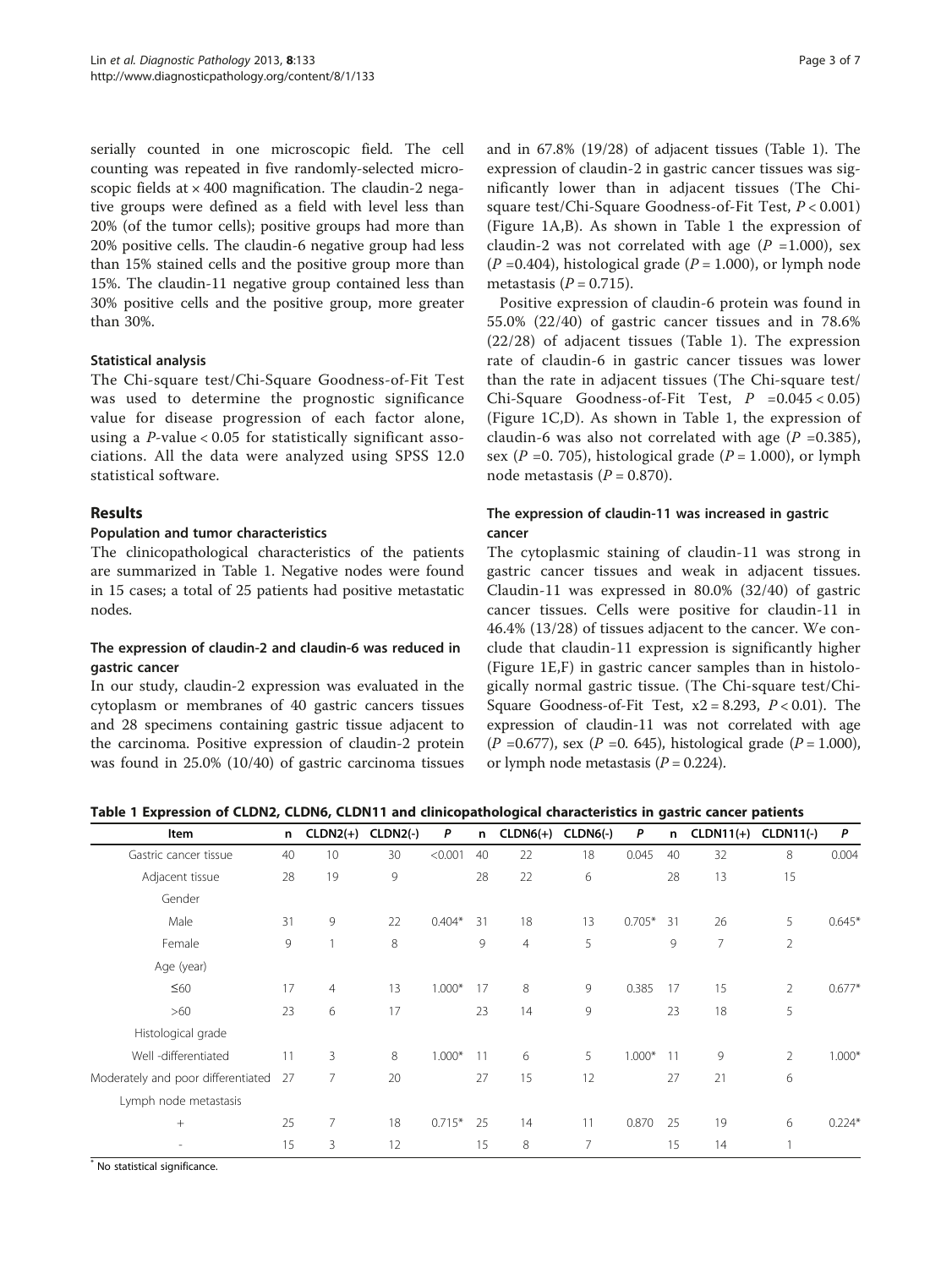Figure 1 Immunohistochemical demonstration of claudin protein expression in human gastric cancer and adjacent tissue. Claudins were expressed in the cell cytoplasm and membrane. (A), claudin-2 was highly expressed in epithelial cells adjacent to gastric cancer but was expressed at low levels in cancer tissue itself (B). (C), the strong expression of claudin-6 in tissue adjacent to human gastric cancer compared to low expression of claudin-6 in human gastric cancer tissue (D). (E), low claudin-11 expression was detected in tissue adjacent to human gastric cancer compared with high claudin-11 expression in human gastric cancer tissue (F)  $(400\times)$ .

# Claudin-2 and claudin-6 may be concurrently expressed in gastric cancer

We investigated the correlation between claudin-2, claudin-6 and claudin-11 expression using The Chisquare test/Chi-Square Goodness-of-Fit Test. Although we did not find a correlation between claudin-11 and claudin-2 (The Chi-square test/Chi-Square Goodnessof-Fit Test,  $φ = 0.168$ ,  $P = 0.405$ ) or with claudin-6 (The Chi-square test/Chi-Square Goodness-of-Fit Test, φ = 0.176,  $P = 0.430$ , we found that the expression of claudin-2 was positively correlated with the expression of claudin-6 (The Chi-square test/Chi-Square Goodness-of-Fit Test,  $\phi$  =0.376,  $P = 0.028$ ). The detailed results of the analysis are described in Tables 2 and [3](#page-4-0).

# **Discussion**

Currently, the disruption of claudins expression is regarded as one of the mechanisms responsible for loss of cell adhesion, altered polarity, poor differentiation and increased invasive potential of neoplastic cells [\[20-23](#page-5-0)]. Although the normal ratio of claudins protein has a role in maintaining the structure and function of tight junctions in epithelial cells [\[24](#page-5-0)], the mechanisms by which claudin expression and destruction of tight junctions induce tumor formation and the effect of these changes on tumor progression have not been studied in detail. It has been postulated that both abnormal up-regulation and down-regulation of claudin proteins would cause the structural and functional disruption of tight junctions, for



| $\ldots$ . The state of the state of the state of the state of the state of the state of the state $\ldots$ |            |          |       |          |             |                  |       |       |  |
|-------------------------------------------------------------------------------------------------------------|------------|----------|-------|----------|-------------|------------------|-------|-------|--|
| Item                                                                                                        | $CLDN2(+)$ | CLDN2(-) | ወ*    |          | $CLDN11(+)$ | <b>CLDN11(-)</b> | ወ*    |       |  |
| $CLDN6(+)$                                                                                                  |            |          | 0.376 | $0.028*$ |             |                  | 0.176 | 0.430 |  |
| $CLDN6(-)$                                                                                                  |            | q        |       |          |             |                  |       |       |  |

\*φ Phi coefficient.

<span id="page-3-0"></span>Lin *et al. Diagnostic Pathology 2*013, **8:**133 Page 4 of 7<br>http://www.diagnosticpathology.org/content/8/1/133 Page 4 of 7

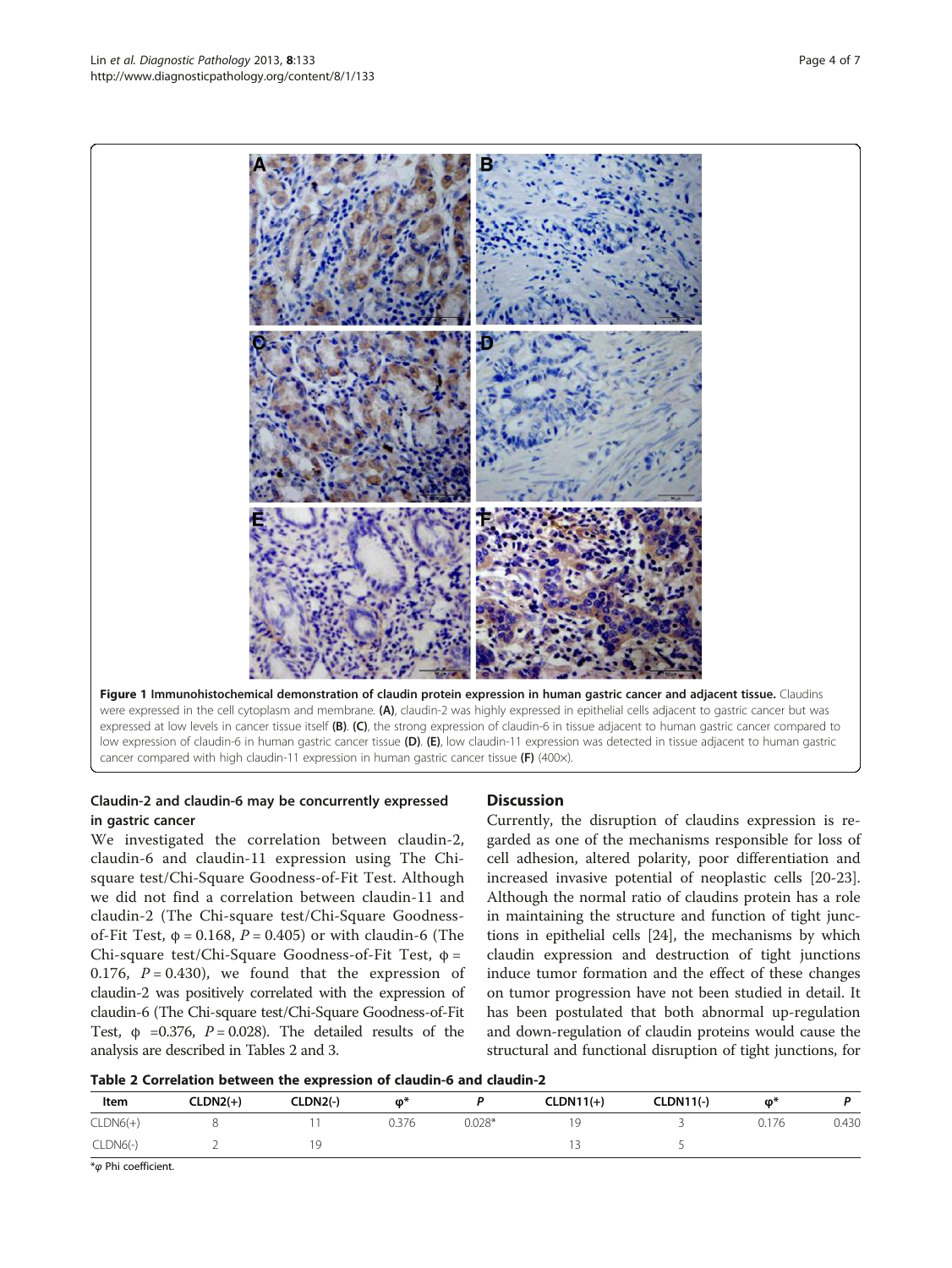<span id="page-4-0"></span>Table 3 Correlation between the expression of claudin-2 and claudin-11

| Item       | $CLDN11(+)$ | $CLDN11(-)$ | $\boldsymbol{\phi}^*$ |       |
|------------|-------------|-------------|-----------------------|-------|
| $CLDN2(+)$ | 10          |             | 0.168                 | 0.405 |
| $CLDN2(-)$ |             |             |                       |       |

\*φ Phi coefficient.

instance, destruction of tight junction integrity, alteration of intercellular space, and weakening of tight junction cohesion [[25](#page-5-0)]. In addition, the alteration of claudins protein expression can regulate cellular proliferation, differentiation, survival, and apoptosis through a series of signal transduction pathways, thus, playing an important role in tumorigenesis and tumor metastasis [[26,27\]](#page-5-0). Claudin-4 has been shown to activate MMP-2 and claudin-4 expression has been significantly associated with MMP-9 expression, indicating that claudin-mediated increased cancer cell invasion result from activation of MMP proteins [[28](#page-5-0)]. Phosphorylation of claudin-3 by cAMP-dependent protein kinase and claudin-4 by Ephrin Type-A Receptor 2 can modulate cell-to-cell contact [[29](#page-5-0),[30](#page-5-0)]. Claudin-1 is involved in the β-catenin- T-cell Factor/ Lymphoid Enhancing Factor signaling pathway, and increased expression of claudin-1 may be a component of colorectal tumorigenesis [[31](#page-5-0)]. It has been reported that Claudin-7 unlike other claudins, has both structural and regulatory functions and may be related to cell differentiation [[32](#page-5-0)]. Alteration of claudin expression may affect permeability at tight junction, possibly increasing the diffusion of nutrients and other extracellular growth factors to promote cancer cell growth, survival and motility in gastric cancer [[33](#page-5-0)]. In brief, claudin proteins may participate in regulation of cell proliferation, differentiation and apoptosis directly and indirectly [[34](#page-5-0)].

Recently, claudin-2 has been reported selective upregulated in colorectal cancer and may be useful as tumor markers and targets for the treatment of colorectal cancer [\[35](#page-5-0)]. Nevertheless, claudin-2 protein expression was significantly down-regulated in tumors compared with corresponding normal breast tissue. Down-regulation of claudin-2 was significantly associated with lymph node metastasis in breast carcinomas by Western blot analysis, and with high clinical stage by immunohistochemistry [[36\]](#page-5-0). Similarly, claudin-2 were selective down-regulated in gastric cancer compared with corresponding cancer adjacent tissues in our present data. However, the association between claudin-2 protein expression with high clinical stage and lymph node metastasis has not been observed.

We cloned putative mammary cancer suppressor (mes) gene claudin-6 in mammary epithelial cells purified from Cop rat that extremely resistant to mammary cancer reduced by a variety of carcinogen. We have also

reported that up-regulation of claudin-6 may induce apoptosis and decrease clone formation, invasiveness and migration of MCF-7 in vitro [\[37](#page-5-0)]. Epigenetic silencing of claudin-6 promoted anchorage-independent growth, cellular invasiveness and transendothelial migration of breast carcinoma cells, accompanied by an increase in matrix metalloproteinase activity [[38](#page-5-0)]. It is reported that apoptosis signal-regulating kinase 1 is associated with the effect of claudin-6 in breast cancer [[39\]](#page-5-0). Recent gene expression microarray analyses have indicated that claudin-6 is specifically expressed in atypical teratoid rhomboid tumors (AT/RTs), suggesting a role as a positive diagnostic marker of AT/RTs [\[40](#page-5-0)]. On the contrary, in the present study we found that claudin-6 protein wan expressed at low levels in gastric carcinoma tissues but highly expressed in histologically normal adjacent tissues.

Claudin-11, an oligodendrocyte protein, has been shown to interact with  $\alpha$ 1-integrin and to regulate the proliferation and migration of oligodendrocytes in culture [\[41\]](#page-6-0). Loss of claudin-11 may be considered to be putative indicators of recurrence and more aggressive behavior of meningiomas [[42\]](#page-6-0). Accordingly, the overexpression of claudin-11 would decreases the invasive potential of bladder cancer cells in vitro [\[43](#page-6-0)]. However, in our present work the cytoplasmic staining of claudin-11 was strong in gastric cancer tissues and weak in adjacent tissues, reveals that claudin-11 may be a positive diagnostic marker in gastric cancer which was different with claudin-2 and claudin-6. In addition, recent data reveals that claudin-16 and claudin-19 interact and form a tight junction complex generated cation selectivity of the TJ in a synergistic manner [\[44\]](#page-6-0).

Our present data observes that claudin-2 and claudin-6 were both down-regulated and may be concurrently expressed in gastric cancer, reveals that claudin-2 and claudin-6 may act as synergistic tumor suppressors in gastric cancer. Nevertheless, the correlations between claudin-11 expression with claudin-2 and claudin-6 expression have not been observed.

#### Conclusion

The present work infers that the expression altered of claudin-2, claudin-6, and claudin-11 between human gastric cancers and adjacent non-neoplastic tissues and does not correlate with their clinical behavior. In addition, claudin-2 and claudin-6 may be concurrently expressed in gastric cancer. However, the specific mechanism responsible for these observations needs to be addressed in the future.

#### Competing interests

The authors declare that they have no competing interests.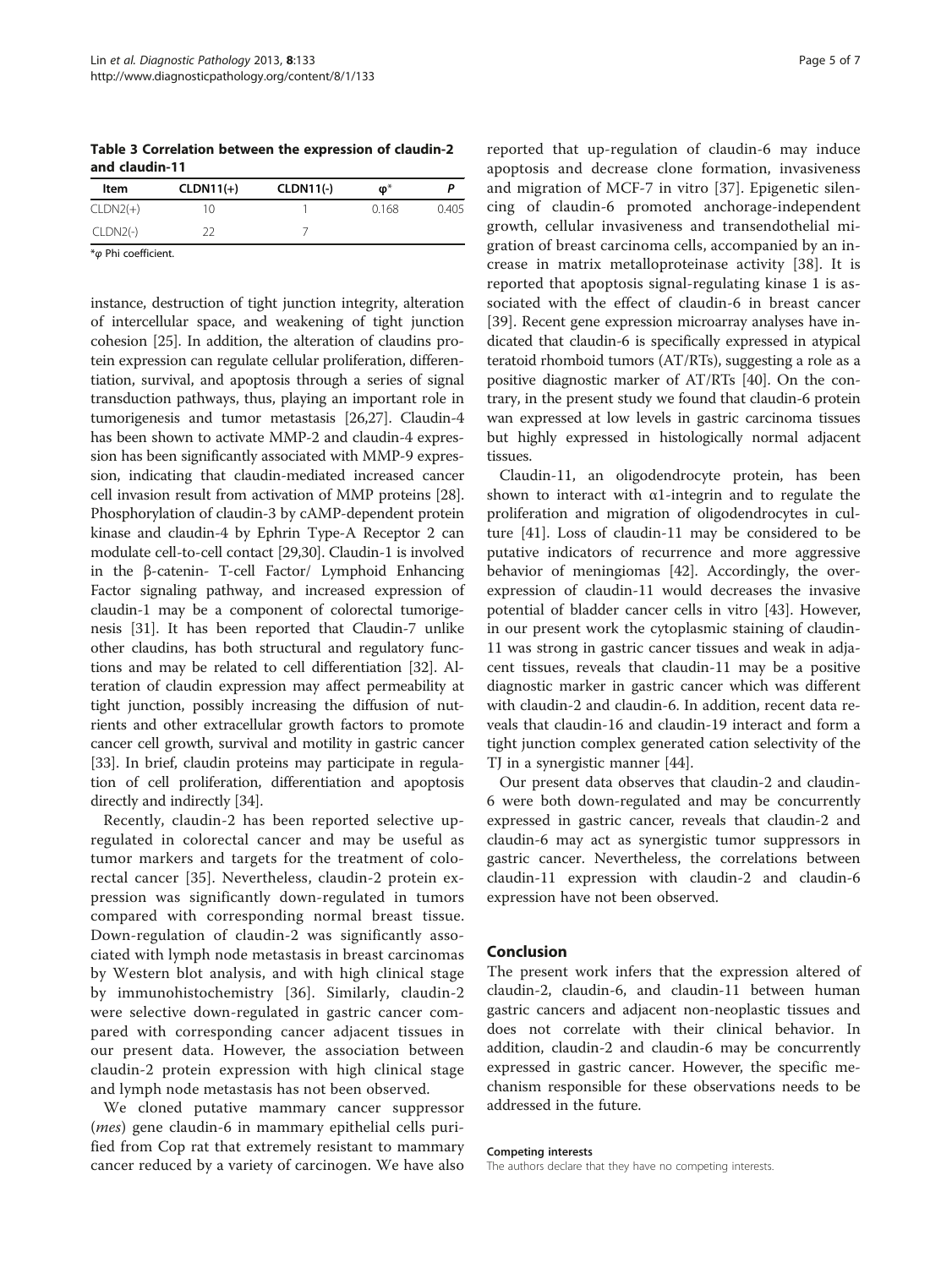#### <span id="page-5-0"></span>Authors' contributions

CQ carried out part of experiments, participated in the design of the study, performed the statistical analysis, and drafted the manuscript. XZ, ZL and ZL carried out most of experiments, and helped draft the manuscript. QL, LW, MW, YL, YL and YL assisted with the experiments, and helped to edit the paper. All authors have read and approved the final manuscript.

#### Acknowledgements

This study was supported by National Natural Science Foundation of China (Code: 81172499) and Science and Technology Development Plan of the Office of Science and Technology Project in Jilin Province (Code: 201115113). We would like to thank Zhongmin Li from Bethune Medical College, Jilin University, Changchun, Jilin, China, for help in data analysis; the authors thank Dr William Orr, Department of Pathology, University of Manitoba, Canada, for help with this manuscript.

#### Author details

<sup>1</sup>The Key Laboratory of Pathobiology, Ministry of Education, Bethune Medical College, Jilin University, Changchun, Jilin, China. <sup>2</sup>Department of General Surgery, The Second Hospital of Jilin University, Changchun, Jilin, China.

#### Received: 8 April 2013 Accepted: 21 June 2013 Published: 6 August 2013

#### References

- Jones PA, Baylin SB: The epigenomics of cancer. Cell 2007, 128:683-692.
- 2. Thun MJ, DeLancey JO, Center MM, Jemal A, Ward EM: The global burden of cancer: priorities for prevention. Carcinogenesis 2010, 31:100–110.
- 3. Roder DM: The epidemiology of gastric cancer. Gastric cancer: official journal of the International Gastric Cancer Association and the Japanese Gastric Cancer Association 2002, 5(Suppl 1):5–11.
- 4. Dong X, Wang G, Zhang G, Ni Z, Suo J, Cui J, Cui A, Yang Q, Xu Y, Li F: The endothelial lipase protein is promising urinary biomarker for diagnosis of gastric cancer. Diagn Pathol 2013, 8:45.
- Guzin D, Yurdanur S, Dilek G, Nilgun O, Idris Y: Expression of Plakophilins (PKP1, PKP2, and PKP3) in gastric cancers. Diagn Pathol 2011, 6:1.
- 6. Jia Y-F, Xiao D-J, Ma X-L, Song Y-Y, Hu R, Kong Y, Zheng Y, Han S-Y, Hong R-L, Wang Y-S: Differentiated embryonic chondrocyte-expressed gene 1 is associated with hypoxia-inducible factor 1a and Ki67 in human gastric cancer. Diagn Pathol 2013, 8:37.
- 7. Jin J, Jin T, Quan M, Piao Y, Lin Z: Ezrin overexpression predicts the poor prognosis of gastric adenocarcinoma. Diagn Pathol 2012, 7:1–8.
- 8. Steed E, Balda MS, Matter K: Dynamics and functions of tight junctions. Trends Cell Biol 2010, 20:142–149.
- 9. Hartsock A, Nelson WJ: Adherents and tight junctions: structure, function and connections to the actin cytoskeleton. Biochim Biophys Acta 2008, 1778:660–669.
- 10. Hartsock A, Nelson WJ: Adherents and tight junctions: structure, function and connections to the actin cytoskeleton. Biochim Biophys Acta 2008, 1778:660–669.
- 11. Haass NK, Smalley KSM, Herlyn M: The role of altered cell-cell communication in melanoma progression. J Mol Histol 2004, 35:309–318.
- 12. Turksen K, Troy TC: Junctions gone bad: claudins and loss of the barrier in cancer. Biochim Biophys Acta 2011, 1816:73–79.
- 13. Michl P, Barth C, Buchholz M: Claudin-4 expression decreases invasiveness and metastic potential of pancreatic cancer. Cancer Res 2003, 63:62–71.
- 14. Ohtani S, Terashima M, Satoh J, Soeta N, Saze Z, Kashimura S, Ohsuka F, Hoshino Y, Kogure M, Gotoh M: Expression of tight-junction-associated proteins in human gastric cancer: downregulation of claudin-4 correlates with tumor aggressiveness and survival. Gastric cancer: official journal of the International Gastric Cancer Association and the Japanese Gastric Cancer Association 2009, 12:43–51.
- 15. Xu X, Jin H, Liu Y, Liu L, Wu Q, Guo Y, Yu L, Liu Z, Zhang T, Zhang X, et al: The expression patterns and correlations of claudin-6, methy-CpG binding protein 2, DNA methyltransferase 1, histone deacetylase 1, acetyl-histone H3 and acetyl-histone H4 and their clinicopathological significance in breast invasive ductal carcinomas. Diagn Pathol 2012, 7:33.
- 16. Sanada Y, Oue N, Mitani Y, Yoshida K, Nakayama H, Yasui W: Down-regulation of the claudin‐18 gene, identified through serial analysis of gene expression data analysis, in gastric cancer with an intestinal phenotype. J Pathol 2006, 208:633–642.
- 17. Hewitt KJ, Agarwal R, Morin PJ: The claudin gene family: expression in normal and neoplastic tissues. BMC Cancer 2006, 6:186.
- 18. Resnick MB, Gavilanez M, Newton E, Konkin T, Bhattacharya B, Britt DE, Sabo E, Moss SF: Claudin expression in gastric adenocarcinomas: a tissue microarray study with prognostic correlation. Hum Pathol 2005, 36:886.
- 19. Soini Y, Tommola S, Helin H, Martikainen P: Claudins 1, 3, 4 and 5 in gastric carcinoma, loss of claudin expression associates with the diffuse subtype. Virchows Arch 2006, 448:52–58.
- 20. Soler AP, Miller RD, Laughlin KV, Carp NZ, Klurfeld DM, Mullin JM: Increased tight junctional permeability is associated with the development of colon cancer. Carcinogenesis 1999, 20:1425–1431.
- 21. Mullin JM: Potential interplay between luminal growth factors and increased tight junction permeability in epithelial carcinogenesis. J Exp Zool 1997, 279:484-489.
- 22. Martin TA, Jiang WG: Loss of tight junction barrier function and its role in cancer metastasis. Biochimica et Biophysica Acta (BBA)-Biomembranes 2009, 1788:872–891.
- 23. Wodarz A: Tumor suppressors: linking cell polarity and growth control. Curr Biol 2000, 10:R624–R626.
- 24. Anderson JM: Molecular structure of tight junctions and their role in epithelial transport. Physiology 2001, 16:126–130.
- 25. Weinstein RS, Merk FB, Alroy J: The structure and function of intercellular junctions in cancer. Adv Cancer Res 1976, 23:23–89.
- Zahraoui A, Louvard D, Galli T: Tight junction, a platform for trafficking and signaling protein complexes. J Cell Biol 2000, 151:F31-F36
- 27. Chen Y, Lu Q, Schneeberger EE, Goodenough DA: Restoration of tight junction structure and barrier function by down-regulation of the mitogen-activated protein kinase pathway in ras-transformed Madin-Darby canine kidney cells. Mol Biol Cell 2000, 11:849–862.
- 28. Lee LY, Wu CM, Wang CC, Yu JS, Liang Y, Huang KH, Lo CH, Hwang TL: Expression of matrix metalloproteinases MMP-2 and MMP-9 in gastric cancer and their relation to claudin-4 expression. Histol Histopathol 2008, 23:515.
- 29. D'Souza T, Agarwal R, Morin PJ: Phosphorylation of claudin-3 at threonine 192 by cAMP-dependent protein kinase regulates tight junction barrier function in ovarian cancer cells. J Biol Chem 2005, 280:26. 233-40.
- 30. Tanaka M, Kamata R, Sakai R: EphA2 phosphorylates the cytoplasmic tail of Claudin-4 and mediates paracellular permeability. J Biol Chem 2005, 280:42. 375–82. Miwa N, Furuse M, 26.
- 31. Tsukita S, Niikawa N, Nakamura Y, Furukawa Y: Involvement of claudin-1 in the beta-catenin/Tcf signaling pathway and its frequent up regulation in human colorectal cancers. Oncol Res 2000, 12:469–476.
- 32. Zheng JY, Yu D, Foroohar M, Ko E, Chan J, Kim N, Chiu R, Pang S: Regulation of the expression of the prostate-specific antigen by claudin-7. J Membr Biol 2003, 194:187–197.
- 33. Matsuda Y, Semba S, Ueda J, Fuku T, Hasuo T, Chiba H, Sawada N, Kuroda Y, Yokozaki H: Gastric and intestinal claudin expression at the invasive front of gastric carcinoma. Cancer Sci 2007, 98:1014–1019.
- 34. Morin PJ: Claudin proteins in human cancer: promising new targets for diagnosis and therapy. Cancer Res 2005, 65:9603–9606. 32.
- 35. Kinugasa T, Huo Q, Higashi D, Shibaguchi H, Kuroki M, Tanaka T, Futami K, Yamashita Y, Hachimine K, Maekawa S: Selective up-regulation of claudin-1 and claudin-2 in colorectal cancer. Anticancer Res 2007, 27:3729–3734.
- 36. Kim T, Huh J, Lee S, Kang H, Kim G, An H: Down regulation of claudin 2 in breast carcinomas is associated with advanced disease. Histopathology 2008, 53:48–55.
- 37. Wu Q, Liu Y, Ren Y, Xu X, Yu L, Li Y, Quan C: Tight junction protein, claudin-6, downregulates the malignant phenotype of breast carcinoma. Eur J Cancer Prev 2010, 19:186.
- 38. Osanai M, Murata M, Chiba H, Kojima T, Sawada N: Epigenetic silencing of claudin‐6 promotes anchorage‐independent growth of breast carcinoma cells. Cancer Sci 2007, 98:1557–1562.
- 39. Guo Y, Xu X, Liu Z, Zhang T, Zhang X, Wang L, Wang M, Liu Y, Lu Y, Liu Y: Apoptosis signal-regulating kinase 1 is associated with the effect of claudin-6 in breast cancer. Diagn Pathol 2012, 7:1–6.
- Antonelli M, Hasselblatt M, Haberler C, Di Giannatale A, Garrè ML, Donofrio V, Lauriola L, Ridola V, Arcella A, Frühwald M: Claudin 6 is of limited sensitivity and specificity for the diagnosis of Atypical Teratoid/Rhabdoid tumors. Brain Pathol 2011, 21:558–563.